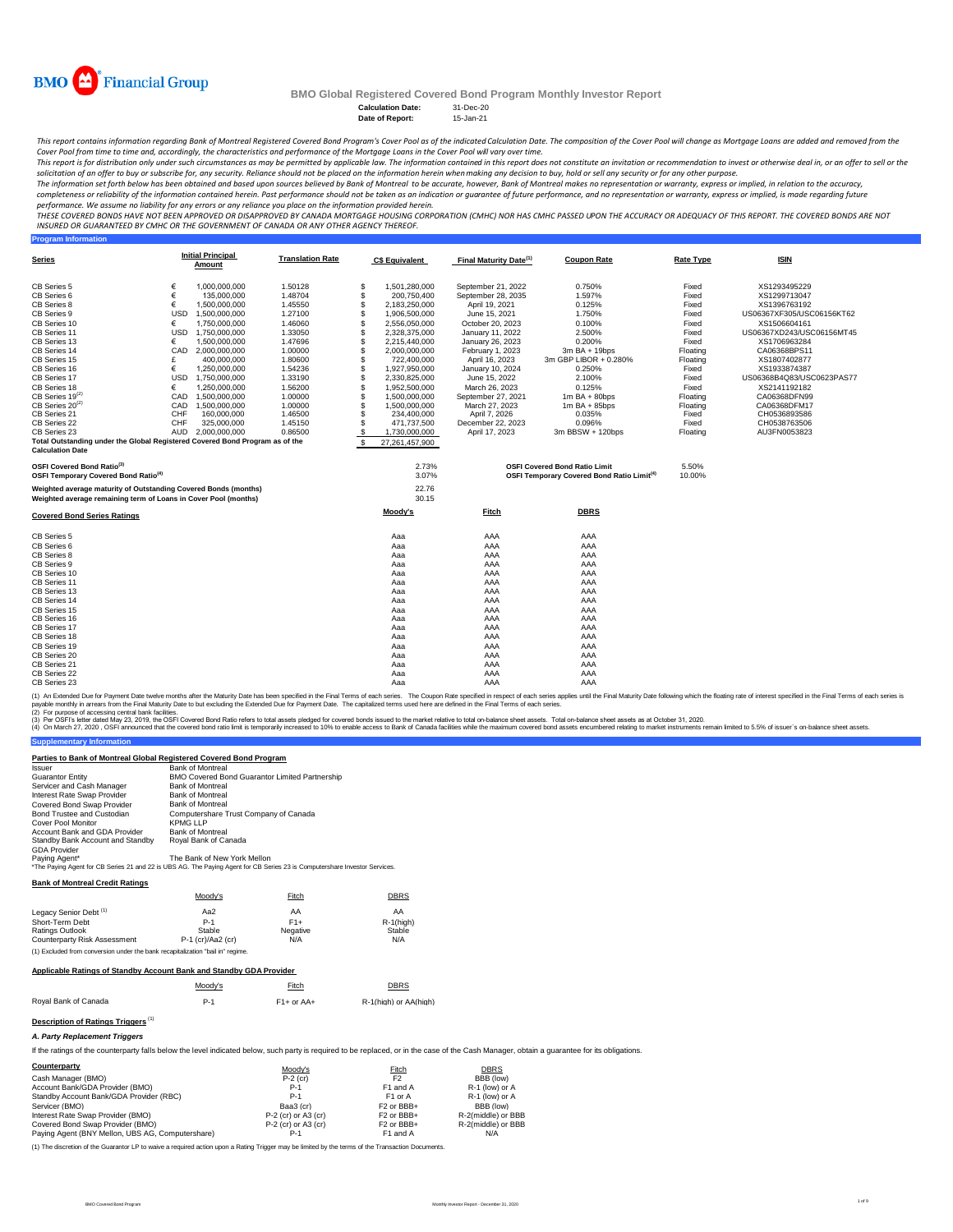

## **Date of Report:**

**Calculation Date:** 31-Dec-20<br> **Date of Report:** 15-Jan-21

I) The following actions are required if the Cash Manager (BMO) undergoes a downgrade below the stipulated rating: *B. Summary of Specific Rating Trigger Actions*

| 17 THU IVIIVINIIN QUUVII QUU IUMIIUM II UIU VQJITINGIQUUT IDINOT VIINU QUUJ QUVIIIVIQUU DUVII UIU JUDURQUU TQUIN                                                                                                                                                                                                      |         |                     |                 |  |  |
|-----------------------------------------------------------------------------------------------------------------------------------------------------------------------------------------------------------------------------------------------------------------------------------------------------------------------|---------|---------------------|-----------------|--|--|
|                                                                                                                                                                                                                                                                                                                       | Moody's | Fitch               | <b>DBRS</b>     |  |  |
| a) The Servicer will be required to direct amounts received directly<br>into the GDA Account (or Standby GDA Account if applicable)<br>within 2 Canadian business days and the Cash Manager shall<br>immediately remit any funds held at such time for or on behalf of<br>the Guarantor directly into the GDA Account | $P-1$   | F <sub>1</sub> or A | R-1(low) or BBB |  |  |
|                                                                                                                                                                                                                                                                                                                       |         |                     |                 |  |  |

II) The following actions are required if the Servicer (BMO) undergoes a downgrade below the stipulated rating:

| a) The Servicer will be required to direct amounts received to the | Moody's    | Fitch               | <b>DBRS</b> |
|--------------------------------------------------------------------|------------|---------------------|-------------|
| Cash Manager, or GDA as applicable                                 | $P-1$ (cr) | F <sub>1</sub> or A | BBB(low)    |

III) The Swap Provider is required to transfer credit support or transfer all of its rights and obligations to a replacement third party, or to obtain a<br>guarantee of its rights and obligations from a third party, if the Sw

|                                | $Mody's^{(3)}$        | Fitch               | <b>DBRS</b>    |
|--------------------------------|-----------------------|---------------------|----------------|
| a) Interest Rate Swap Provider | $P-1$ (cr) or A2 (cr) | F <sub>1</sub> or A | R-1 (low) or A |
| b) Covered Bond Swap Provider  | $P-1$ (cr) or A2 (cr) | F1 or A             | R-1 (low) or A |

IV) The following actions are required if the Issuer (BMO) undergoes a downgrade below the stipulated rating:

| a) Mandatory repayment of the Demand Loan                                                                        | Moody's<br>N/A | Fitch<br>F <sub>2</sub> or BB <sub>+</sub> | <b>DBRS</b><br>N/A |
|------------------------------------------------------------------------------------------------------------------|----------------|--------------------------------------------|--------------------|
| b) Cashflows will be exchanged under the Covered Bond Swap<br>Agreement (to the extent not already taking place) | Baa1           | BBB+                                       | BBB (high)         |
| c) Transfer of title to Loans to Guarantor <sup>(4)</sup>                                                        | A <sub>3</sub> | BBB-                                       | BBB (low)          |
| <b>Events of Defaults &amp; Test Compliance</b>                                                                  |                |                                            |                    |
| Asset Coverage Test (C\$ Equivalent of Outstanding<br>Covered Bond < Adjusted Aggregate Asset Amount)            |                | Pass                                       |                    |
| <b>Issuer Event of Default</b>                                                                                   |                | No                                         |                    |
| Guarantor LP Event of Default                                                                                    |                | No                                         |                    |

(3) If no short term rating exists, then A1

(4) The transfer of registered title to the Loans to the Guarantor may be deferred if (A) satisfactory assurances are provided to the Guarantor and the Bond Trustee by The Office of the Superintendent of Financial Institut

## **Pre-Maturity Test** *(Applicable to Hard Bullet Covered Bonds)*

| <b>Pre-Maturity Required Ratings</b> | Moodv's | Fitch | $DBRS^{(1)}$        |
|--------------------------------------|---------|-------|---------------------|
|                                      |         |       | A (high) or A (low) |
|                                      |         |       |                     |

Following a breach of the Pre-Maturity test in respect of a Series of Hard Bullet Covered Bonds, and unless the Pre-Maturity Liquidity Ledger is otherwise funded from the other sources, the Partnership shall offer to sell Randomly Selected Loans if Final Maturity Date is within 12 months from the Pre-Maturity Test Date.

(1) In the case of DBRS, if Final Maturity Date is within six months of the Pre-Maturity Test Date, then A(high), otherwise A(low).

**Reserve Fund**

|                                                                               | Moody's    | Fitch               | <b>DBRS</b>           |  |
|-------------------------------------------------------------------------------|------------|---------------------|-----------------------|--|
| <b>Reserve Fund Required Amount Ratings</b>                                   | $P-1$ (cr) | F <sub>1</sub> or A | R-1 (Low) and A (low) |  |
| Are the ratings of the Issuer below the Reserve Fund Required Amount Ratings? |            | No                  |                       |  |

If the ratings of the Issuer fall below the Reserve Fund Required Amount Ratings, then the Guarantor shall credit or cause to be credited to the Reserve Fund funds up to an amount equal to the Reserve<br>Fund Required Amount.

Reserve Fund Required Amount: Nil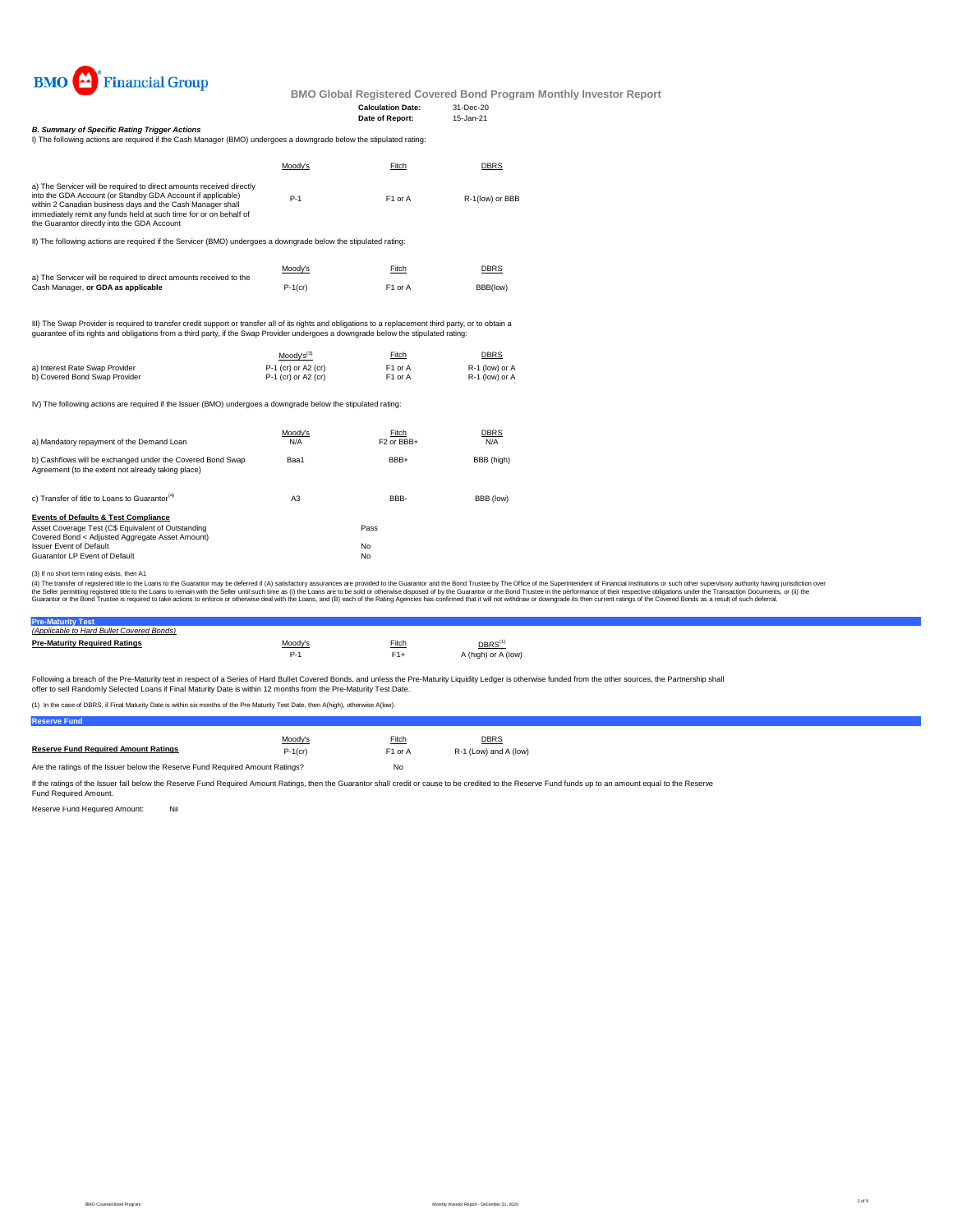

| <b>Asset Coverage Test</b>                                                                                                                                                                                                                         |   | <b>Calculation Date:</b><br>Date of Report:                            | 31-Dec-20<br>15-Jan-21                          |                 |                |                                  |  |
|----------------------------------------------------------------------------------------------------------------------------------------------------------------------------------------------------------------------------------------------------|---|------------------------------------------------------------------------|-------------------------------------------------|-----------------|----------------|----------------------------------|--|
| C\$ Equivalent of Outstanding Covered Bonds<br>A <sup>(1)</sup> = Lesser of (i) Sum of LTV adjusted outstanding principal balance and (ii) Sum of<br>Asset percentage adjusted outstanding principal balance<br>B = Principal receipts not applied | S | 27,261,457,900<br>29,820,964,390<br>$\overline{\phantom{0}}$           |                                                 | A (i)<br>A (ii) |                | 31,894,079,561<br>29,820,964,390 |  |
| C = Cash capital contributions<br>D = Substitution assets<br>E = (i) Reserve fund balance<br>(ii) Pre - Maturity liquidity ledger balance<br>F = Negative carry factor calculation<br>Total: $A + B + C + D + E - F$                               | ж | $\overline{\phantom{a}}$<br>$\overline{\phantom{0}}$<br>29,820,964,390 | Asset Percentage<br>Maximum Asset<br>Percentage |                 | 93.5%<br>95.0% |                                  |  |
| Asset Coverage Test Pass/Fail                                                                                                                                                                                                                      |   | Pass                                                                   |                                                 |                 |                |                                  |  |
| <b>Regulatory OC Minimum</b>                                                                                                                                                                                                                       |   | 103%                                                                   |                                                 |                 |                |                                  |  |
| Level of Overcollateralization <sup>(2)</sup>                                                                                                                                                                                                      |   | 107%                                                                   |                                                 |                 |                |                                  |  |
|                                                                                                                                                                                                                                                    |   |                                                                        |                                                 |                 |                |                                  |  |

(1) Market Value as determined by adjusting, not less than quarterly, the Original Market Value utilizing the Indexation Methodology (see Appendix for details) for subsequent price developments.

(2) Per Section 4.3.8 of the CMHC Guide, (A) the lesser of (i) the tatal anount of cover prod collateral of (ii) the amount of cover pool collateral required to collateralize the covered bonds custanding and ensure the Ass

| <b>Valuation Calculation</b>                                                                                                                                                                                                 |                |        |                |
|------------------------------------------------------------------------------------------------------------------------------------------------------------------------------------------------------------------------------|----------------|--------|----------------|
| <b>Trading Value of Covered Bonds</b>                                                                                                                                                                                        | 28.283.104.676 |        |                |
| A = Lesser of i) Present value of outstanding loan balance of Performing Eligible<br>Loans <sup>(1)</sup> and ii) 80% of Market Value <sup>(2)</sup> of properties securing Performing Eligible Loans.<br>net of adiustments | 32.272.433.310 | A (i)  | 32.272.433.310 |
| B = Principal receipts up to calculation date not otherwise applied                                                                                                                                                          |                | A (ii) | 61.819.941.519 |
| C = Cash capital contributions                                                                                                                                                                                               |                |        |                |
| D = Trading Value of any Substitute Assets                                                                                                                                                                                   |                |        |                |
| E = (i) Reserve Fund Balance, if applicable                                                                                                                                                                                  |                |        |                |
| (ii) Pre - Maturity liquidity ledger balance                                                                                                                                                                                 |                |        |                |
| F = Trading Value of Swap Collateral                                                                                                                                                                                         |                |        |                |
| $Total: A + B + C + D + E + F$                                                                                                                                                                                               | 32.272.433.310 |        |                |

(1) Present value of expected future cash flows of Loans using current market interest rates offered to BMO clients. The effective weighted average rate used for discounting is 2.44%.<br>(2) Market Value as determined by adju

| <b>Intercompany Loan Balance</b>                           |                                  |                                                      |
|------------------------------------------------------------|----------------------------------|------------------------------------------------------|
| Guarantee Loan<br>Demand Loan<br>Total                     |                                  | 29,209,157,545<br>2,717,049,670<br>31,926,207,215    |
| <b>Cover Pool Losses</b>                                   |                                  |                                                      |
| Period end                                                 | <b>Write Off Amounts</b>         | Loss Percentage (Annualized)                         |
| December 31, 2020                                          | \$298,396                        | 0.01%                                                |
| <b>Cover Pool Flow of Funds</b>                            |                                  |                                                      |
|                                                            | <b>Current Month</b>             | Previous Month                                       |
| <b>Cash Inflows</b>                                        |                                  |                                                      |
| Principal receipts                                         | 736,492,669                      | 696,627,127                                          |
| Proceeds for sale of Loans<br>Revenue Receipts             | 77,099,781                       | 86,940,571                                           |
| Swap Receipts                                              |                                  |                                                      |
| Cash Capital Contribution                                  |                                  |                                                      |
| Advances of Intercompany Loans<br>Guarantee Fee            |                                  | $\overline{\phantom{0}}$<br>$\overline{\phantom{a}}$ |
| <b>Cash Outflows</b>                                       |                                  |                                                      |
| Swap Payment                                               | (22,627,126)                     | (22, 525, 735)                                       |
| Intercompany Loan interest                                 | (26,017,153)                     | (27,745,830)                                         |
| Intercompany Loan principal<br>Intercompany Loan repayment | $(736, 492, 669)$ <sup>(1)</sup> | (696, 627, 127)                                      |
| Mortgage Top-up Settlement                                 |                                  |                                                      |
| Misc Partnership Expenses                                  | (44)                             | (74)                                                 |
| Profit Distribution to Partners<br>Net inflows/(outflows)  | 28,455,458                       | 36,668,933                                           |
|                                                            |                                  |                                                      |

#### $(1)$  Includes cash settlement of \$736,492,669 to occur on January 19, 2021.

**Cover Pool - Summary Statistics**

| Asset Type                                   |    | Mortgages               |                  |
|----------------------------------------------|----|-------------------------|------------------|
| Previous Month Ending Balance                | s  | 32.675.310.378          |                  |
| Aggregate Outstanding Balance                | S  | 31.951.528.425          |                  |
| Number of Loans                              |    | 115.822                 |                  |
| Average Loan Size                            | \$ | 275,868                 |                  |
| Number of Primary Borrowers                  |    | 114.443                 |                  |
| Number of Properties                         |    | 115.822                 |                  |
|                                              |    | Original <sup>(1)</sup> | Indexed $^{(2)}$ |
| Weighted Average Current Loan to Value (LTV) |    | 60.13%                  | 49.75%           |
| Weighted Average Authorized LTV              |    | 69.14%                  | 56.57%           |
| Weighted Average Original LTV                |    | 69.14%                  |                  |
| Weighted Average Seasoning                   |    | (Months)<br>25.01       |                  |
| Weighted Average Coupon                      |    | 2.62%                   |                  |
| Weighted Average Original Term               |    | 55.16<br>(Months)       |                  |
| Weighted Average Remaining Term              |    | 30.15 (Months)          |                  |
| <b>Substitution Assets</b>                   |    | Nil                     |                  |

<sup>(1)</sup> Value as most recently determined or assessed in accordance with the underwriting policies (whether upon origination or renewal of the Eligible Loan or subsequently thereto).<br><sup>(2)</sup> Value as determined by adjusting, n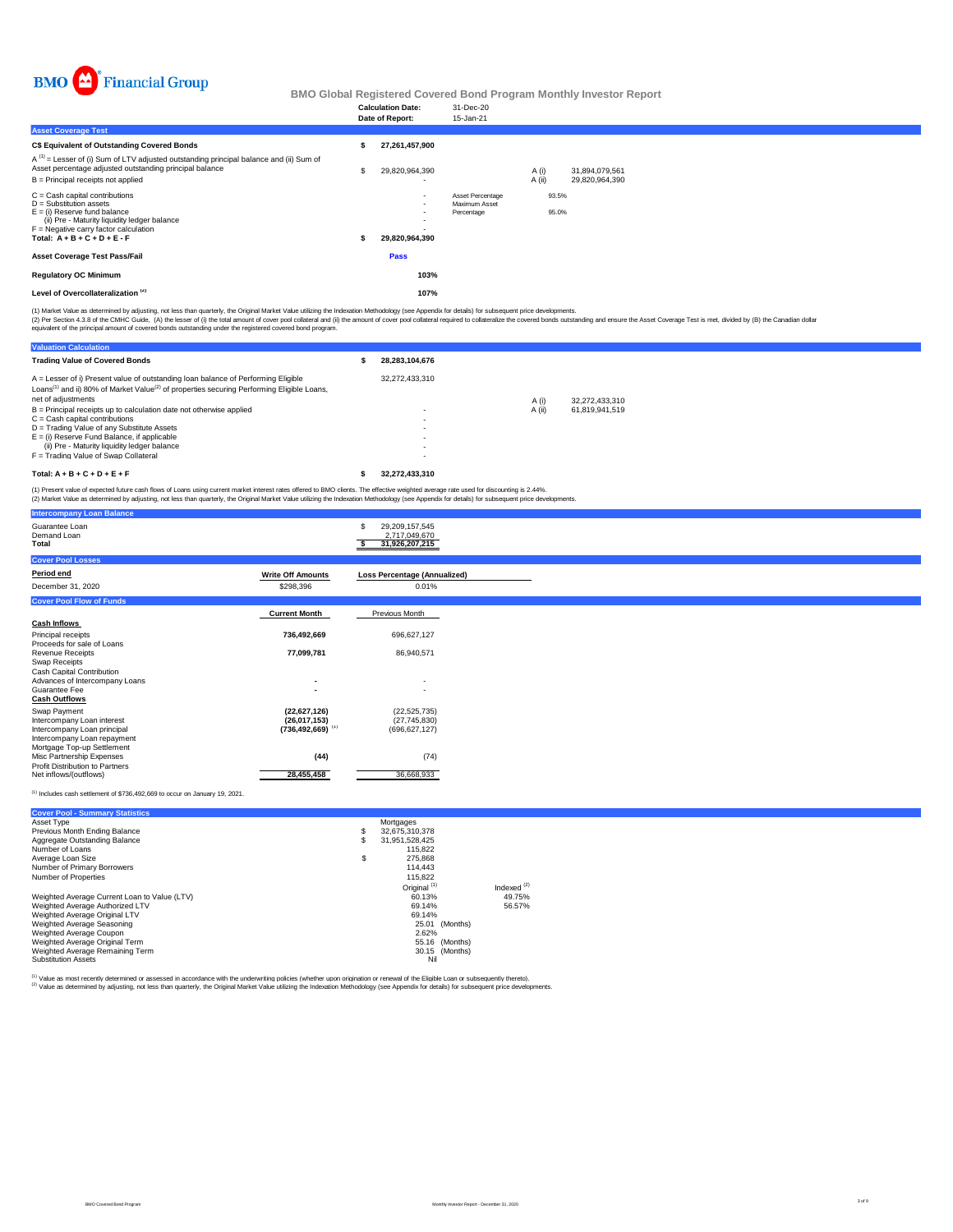

|                                                      |                          |                                  | <u>DMO QIODAI NEGISIEI EU GOVEIEU DONU FTOGRAIN MONUNY INVESIOR NEPORT</u> |                 |  |
|------------------------------------------------------|--------------------------|----------------------------------|----------------------------------------------------------------------------|-----------------|--|
|                                                      | <b>Calculation Date:</b> | 31-Dec-20                        |                                                                            |                 |  |
|                                                      | Date of Report:          | 15-Jan-21                        |                                                                            |                 |  |
| <b>Cover Pool - Delinguency Distribution</b>         |                          |                                  |                                                                            |                 |  |
|                                                      |                          |                                  |                                                                            |                 |  |
| <b>Aging Summary</b>                                 | Number of Loans          | Percentage                       | <b>Principal Balance</b>                                                   | Percentage      |  |
| Current and less than 30 days past due               | 115,205                  | 99.47                            | 31,789,430,316<br>£.                                                       | 99.49           |  |
| 30 - 59 days past due                                | 251                      | 0.22                             | 76,095,801<br>\$.                                                          | 0.24            |  |
| 60 - 89 days past due                                | 112                      | 0.10                             | 28,583,834<br>\$.                                                          | 0.09            |  |
| 90 or more days past due                             | 254                      | 0.22                             | 57,418,474                                                                 | 0.18            |  |
| <b>Grand Total</b>                                   | 115,822                  | 100.00                           | 31,951,528,425<br>ŝ                                                        | 100.00          |  |
|                                                      |                          |                                  |                                                                            |                 |  |
| <b>Cover Pool - Provincial Distribution</b>          |                          |                                  |                                                                            |                 |  |
|                                                      |                          |                                  |                                                                            |                 |  |
| Province                                             | Number of Loans          | Percentage                       | <b>Principal Balance</b>                                                   | Percentage      |  |
| Alberta                                              | 13,701                   | 11.83                            | 3,381,348,635<br>\$                                                        | 10.58           |  |
| <b>British Columbia</b>                              | 17,850                   | 15.41                            | \$<br>6,439,200,597                                                        | 20.15           |  |
| Manitoba                                             | 1,606                    | 1.39                             | 284,537,612<br>s                                                           | 0.89            |  |
| New Brunswick                                        | 1,738                    | 1.50                             | 211,544,770<br>s                                                           | 0.66            |  |
| Newfoundland                                         | 3,079                    | 2.66                             | 478,068,982<br>s                                                           | 1.50            |  |
| Northwest Territories & Nunavut                      | 92                       | 0.08                             | 19,011,793<br>\$                                                           | 0.06            |  |
| Nova Scotia                                          | 3,302                    | 2.85                             | 549,737,173<br>s                                                           | 1.72            |  |
| Ontario                                              | 54,133                   | 46.74                            | 16,687,439,501<br>\$                                                       | 52.23           |  |
| Prince Edward Island                                 | 564                      | 0.49                             | 84,937,081<br>S.                                                           | 0.27            |  |
| Quebec                                               | 17,609                   | 15.20                            | 3,409,556,749<br>S                                                         | 10.67           |  |
| Saskatchewan                                         | 2,051                    | 1.77                             | 385.926.100<br>S                                                           | 1.21            |  |
| Yukon Territories                                    | 97                       | 0.08                             | 20,219,432                                                                 | 0.06            |  |
| <b>Grand Total</b>                                   | 115,822                  | 100.00                           | 31,951,528,425<br>-S                                                       | 100.00          |  |
|                                                      |                          |                                  |                                                                            |                 |  |
| <b>Cover Pool - Credit Score Distribution</b>        |                          |                                  |                                                                            |                 |  |
|                                                      |                          |                                  |                                                                            |                 |  |
| <b>Credit Score</b>                                  | Number of Loans          | Percentage                       | <b>Principal Balance</b>                                                   | Percentage      |  |
| Score Unavailable                                    | 632                      | 0.55                             | 114,946,794<br>s                                                           | 0.36            |  |
| Less than 600                                        | 1,455                    | 1.26                             | 328,549,157<br>s                                                           | 1.03            |  |
| $600 - 650$                                          | 2,888                    | 2.49                             | s<br>763,210,063                                                           | 2.39            |  |
| $651 - 700$                                          | 7,280                    | 6.29                             | 2,017,009,426<br>\$                                                        | 6.31            |  |
| 701 - 750                                            | 13,395                   | 11.57                            | 3,814,308,141<br>\$.                                                       | 11.94           |  |
| 751 - 800                                            | 19,201                   | 16.58                            | \$<br>5,653,258,096                                                        | 17.69           |  |
| 801 and Above                                        | 70,971                   | 61.28                            | \$<br>19,260,246,748                                                       | 60.28           |  |
| <b>Grand Total</b>                                   | 115,822                  | 100.00                           | \$<br>31,951,528,425                                                       | 100.00          |  |
|                                                      |                          |                                  |                                                                            |                 |  |
|                                                      |                          |                                  |                                                                            |                 |  |
| <b>Cover Pool - Rate Type Distribution</b>           |                          |                                  |                                                                            |                 |  |
| <b>Rate Type</b>                                     | Number of Loans          | Percentage                       | <b>Principal Balance</b>                                                   | Percentage      |  |
|                                                      |                          |                                  |                                                                            |                 |  |
| Fixed                                                | 97,452                   | 84.14                            | 26,002,460,053<br><b>s</b>                                                 | 81.38           |  |
| Variable<br><b>Grand Total</b>                       | 18,370<br>115,822        | 15.86<br>100.00                  | 5,949,068,372<br>s<br>31,951,528,425                                       | 18.62<br>100.00 |  |
|                                                      |                          |                                  |                                                                            |                 |  |
|                                                      |                          |                                  |                                                                            |                 |  |
| <b>Cover Pool - Mortgage Asset Type Distribution</b> |                          |                                  |                                                                            |                 |  |
| <b>Mortgage Asset Type</b>                           | <b>Number of Loans</b>   | Percentage                       | <b>Principal Balance</b>                                                   | Percentage      |  |
| <b>Conventional Amortizing Mortgages</b>             | 115,822                  | 100.00                           | <sup>S</sup><br>31,951,528,425                                             | 100.00          |  |
| <b>Grand Total</b>                                   | 115,822                  | 100.00                           | 31,951,528,425<br>s                                                        | 100.00          |  |
|                                                      |                          |                                  |                                                                            |                 |  |
| <b>Cover Pool - Occupancy Type Distribution</b>      |                          |                                  |                                                                            |                 |  |
|                                                      |                          |                                  |                                                                            |                 |  |
| <b>Occupancy Type</b>                                | Number of Loans          | Percentage                       | <b>Principal Balance</b>                                                   | Percentage      |  |
| Owner Occupied                                       | 89,801                   | 77.53                            | 25,859,174,872<br>s                                                        | 80.93           |  |
| Non-Owner Occupied                                   | 26,021                   | 22.47                            | 6,092,353,553                                                              | 19.07           |  |
| <b>Grand Total</b>                                   | 115,822                  | 100.00                           | s<br>31,951,528,425                                                        | 100.00          |  |
|                                                      |                          |                                  |                                                                            |                 |  |
|                                                      |                          |                                  |                                                                            |                 |  |
|                                                      |                          |                                  |                                                                            |                 |  |
| <b>Cover Pool - Mortgage Rate Distribution</b>       |                          |                                  |                                                                            |                 |  |
| Mortgage Rate (%)                                    | <b>Number of Loans</b>   | Percentage                       | <b>Principal Balance</b>                                                   | Percentage      |  |
|                                                      | $\Delta$                 |                                  |                                                                            |                 |  |
| Less than 1.00                                       |                          | 0.00                             | <b>S</b><br>662,058                                                        | 0.00            |  |
| $1.00 - 3.99$                                        | 114,935                  | 99.23                            | 31,779,336,408<br><b>s</b>                                                 | 99.46           |  |
| $4.00 - 4.49$                                        | 396<br>110               | 0.34                             | \$<br>81,374,229                                                           | 0.25            |  |
| $4.50 - 4.99$<br>$5.00 - 5.49$                       | 119                      | 0.09<br>0.10                     | \$<br>19,167,676<br>\$<br>21,812,964                                       | 0.06<br>0.07    |  |
|                                                      | $\overline{2}$           |                                  |                                                                            |                 |  |
| $5.50 - 5.99$<br>$6.00 - 6.49$                       |                          | 0.00<br>$\overline{\phantom{a}}$ | \$<br>325,529<br>S.                                                        | 0.00<br>$\sim$  |  |
| $6.50 - 6.99$                                        |                          |                                  | s                                                                          |                 |  |
| $7.00 - 7.49$                                        | 256                      | 0.22                             | 48,849,560<br>\$                                                           | 0.15            |  |
| $7.50 - 7.99$                                        |                          |                                  | s                                                                          |                 |  |
| 8.00 and Above<br><b>Grand Total</b>                 | 115,822                  | 100.00                           | 31,951,528,425<br>\$                                                       | 100.00          |  |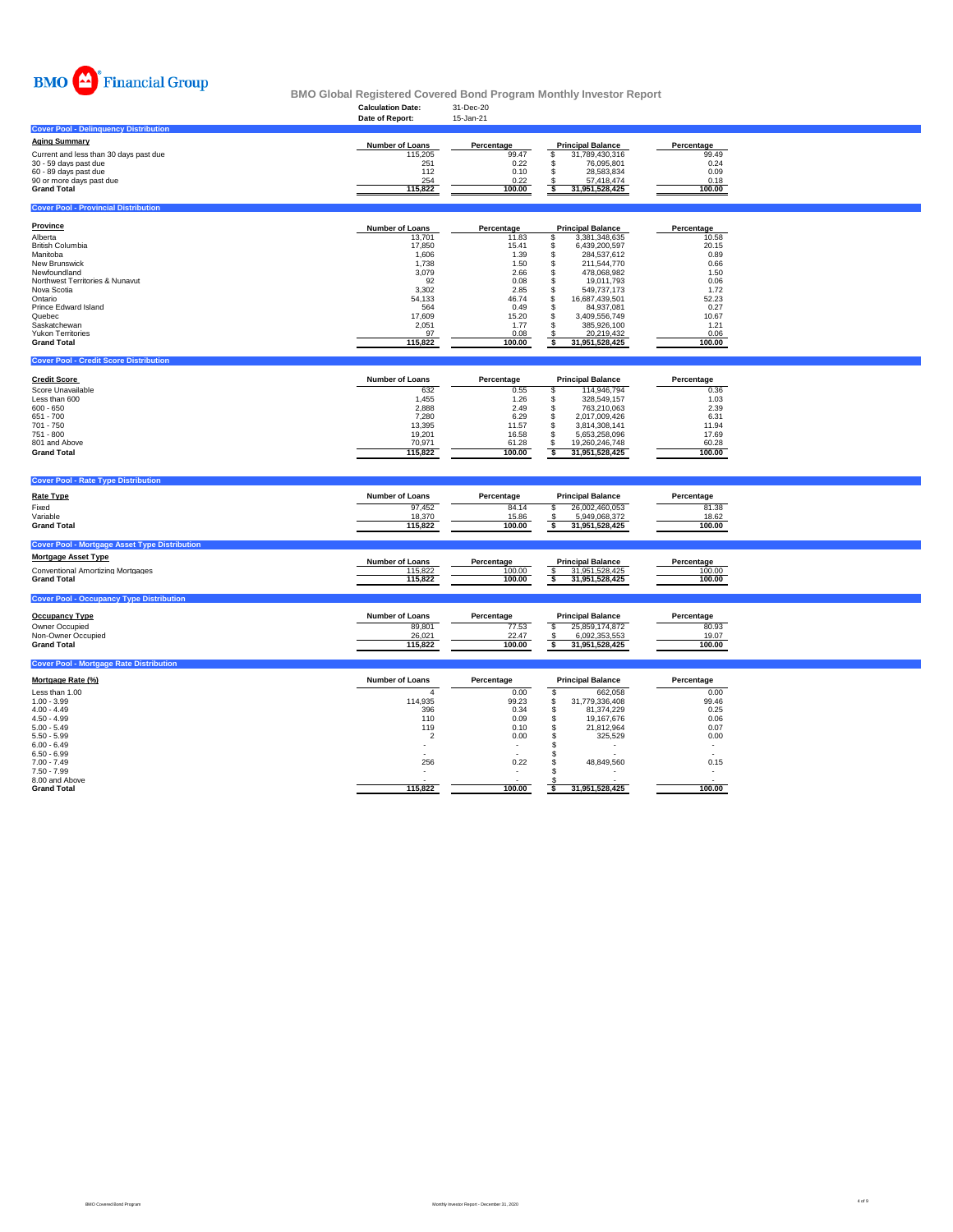

#### **Calculation Date:** 31-Dec-20 **BMO Global Registered Covered Bond Program Monthly Investor Report**

|                                           | Date of Report:        | 15-Jan-21  |                          |            |
|-------------------------------------------|------------------------|------------|--------------------------|------------|
| Cover Pool - Indexed LTV Distribution (1) |                        |            |                          |            |
| Indexed LTV (%)                           | <b>Number of Loans</b> | Percentage | <b>Principal Balance</b> | Percentage |
| 20,00 and Below                           | 14.164                 | 12.23      | 1,282,546,109            | 4.01       |
| $20.01 - 25.00$                           | 5,527                  | 4.77       | 1.027.817.349            | 3.22       |
| 25.01 - 30.00                             | 7,301                  | 6.30       | 1.713.705.229            | 5.36       |
| $30.01 - 35.00$                           | 9.289                  | 8.02       | 2.429.871.829            | 7.60       |
| $35.01 - 40.00$                           | 10.621                 | 9.17       | 2.770.884.568            | 8.67       |
| $40.01 - 45.00$                           | 10.346                 | 8.93       | 2.882.799.636            | 9.02       |
| $45.01 - 50.00$                           | 10.085                 | 8.71       | 3.034.234.393            | 9.50       |
| $50.01 - 55.00$                           | 10,222                 | 8.83       | 3.185.248.959            | 9.97       |
| $55.01 - 60.00$                           | 10.727                 | 9.26       | 3.517.678.419            | 11.01      |
| $60.01 - 65.00$                           | 9,736                  | 8.41       | 3,391,996,416            | 10.62      |
| 65.01 - 70.00                             | 10.732                 | 9.27       | 3.880.333.517            | 12.14      |
| 70.01 - 75.00                             | 5,627                  | 4.86       | 2,236,498,941            | 7.00       |
| 75.01 - 80.00                             | 1,427                  | 1.23       | 591,817,477              | 1.85       |
| 80.01 and Above                           | 18                     | 0.02       | 6,095,582                | 0.02       |
| <b>Grand Total</b>                        | 115.822                | 100.00     | 31,951,528,425           | 100.00     |

(1) Value as determined by adjusting, not less than quarterly, the Original Market Value utilizing the Indexation Methodology (see Appendix for details) for subsequent price developments.

| <b>Cover Pool - Remaining Term Distribution</b> |                          |            |                          |            |
|-------------------------------------------------|--------------------------|------------|--------------------------|------------|
| <b>Months to Maturity</b>                       | <b>Number of Loans</b>   | Percentage | <b>Principal Balance</b> | Percentage |
| Less than 12.00                                 | 18.058                   | 15.59      | 4.168.007.284            | 13.04      |
| 12.00 - 23.99                                   | 30.127                   | 26.01      | 7.855.742.471            | 24.59      |
| 24.00 - 35.99                                   | 31.742                   | 27.41      | 9.558.580.469            | 29.92      |
| $36.00 - 47.99$                                 | 16.228                   | 14.01      | 4.959.623.439            | 15.52      |
| 48.00 - 59.99                                   | 17.265                   | 14.91      | 4.779.041.235            | 14.96      |
| $60.00 - 71.99$                                 | 2.252                    | 1.94       | 598.979.931              | 1.87       |
| 72.00 - 83.99                                   | 47                       | 0.04       | 8.536.549                | 0.03       |
| 84.00 - 119.99                                  | 103                      | 0.09       | 23.017.047               | 0.07       |
| 120,00 and above                                | $\overline{\phantom{0}}$ |            |                          |            |
| <b>Grand Total</b>                              | 115.822                  | 100.00     | 31.951.528.425           | 100.00     |

#### **Combin - Remaining Principal Balance Distribution**

| <b>Remaining Principal Balance (C\$)</b> | <b>Number of Loans</b> | Percentage |    | <b>Principal Balance</b> | Percentage |
|------------------------------------------|------------------------|------------|----|--------------------------|------------|
| 99,999 and Below                         | 19.445                 | 16.79      | ъ  | 1.165.351.810            | 3.65       |
| 100.000 - 199.999                        | 33,017                 | 28.51      | S  | 4.982.148.071            | 15.59      |
| 200.000 - 299.999                        | 25.728                 | 22.21      |    | 6.337.303.133            | 19.83      |
| 300,000 - 399,999                        | 15.111                 | 13.05      |    | 5.221.760.734            | 16.34      |
| 400.000 - 499.999                        | 8.851                  | 7.64       | э  | 3.953.175.039            | 12.37      |
| 500.000 - 599.999                        | 5.127                  | 4.43       | S. | 2.800.281.201            | 8.76       |
| 600.000 - 699.999                        | 2.940                  | 2.54       |    | 1.895.659.507            | 5.93       |
| 700.000 - 799.999                        | 1.781                  | 1.54       |    | 1.328.572.442            | 4.16       |
| 800.000 - 899.999                        | 1,153                  | 1.00       |    | 976.169.078              | 3.06       |
| $900.000 - 999.999$                      | 825                    | 0.71       |    | 780.187.305              | 2.44       |
| 1.000.000 - 1.499.999                    | 1.379                  | 1.19       |    | 1.637.929.110            | 5.13       |
| 1.500.000 - 2.000.000                    | 335                    | 0.29       |    | 566.995.666              | 1.77       |
| 2.000.000 - 3.000.000                    | 129                    | 0.11       |    | 302.990.609              | 0.95       |
| 3,000,000 and Above                      |                        | 0.00       |    | 3.004.720                | 0.01       |
|                                          | 115.822                | 100.00     |    | 31.951.528.425           | 100.00     |

| <b>Cover Pool - Property Type Distribution</b> |                 |            |                          |            |
|------------------------------------------------|-----------------|------------|--------------------------|------------|
| <b>Property Type</b>                           | Number of Loans | Percentage | <b>Principal Balance</b> | Percentage |
| Condominium                                    | 23,907          | 20.64      | 5.119.068.206            | 16.02      |
| Multi-Residential                              | 5.580           | 4.82       | 1.467.053.382            | 4.59       |
| Single Family                                  | 77.131          | 66.59      | 22.807.442.342           | 71.38      |
| Townhouse                                      | 9.204           | 7.95       | 2.557.964.495            | 8.01       |
| <b>Grand Total</b>                             | 115.822         | 100.00     | 31.951.528.425           | 100.00     |

## *Note: Percentages and totals in the above tables may not add exactly due to rounding.*

|          | Cover Pool - Indexed LTV and Delinquency Distribution by Province <sup>(1)</sup> |                                    |               |                      |               |               |
|----------|----------------------------------------------------------------------------------|------------------------------------|---------------|----------------------|---------------|---------------|
|          |                                                                                  |                                    |               | <b>Aging Summary</b> |               |               |
|          |                                                                                  | <b>Current and</b><br>less than 30 | 30 to 59      | 60 to 89             | 90 or more    |               |
| Province | Indexed LTV (%)                                                                  | days past due                      | days past due | days past due        | days past due | Total         |
| Alberta  | 20.00 and Below                                                                  | 77.336.919                         | 188.366       | 114.540              | 168,848       | 77,808,673    |
|          | $20.01 - 25$                                                                     | 52.561.976                         | 109,086       |                      | 403.964       | 53,075,026    |
|          | $25.01 - 30$                                                                     | 81.310.780                         | 239.053       | 263.139              | 546.629       | 82.359.600    |
|          | $30.01 - 35$                                                                     | 118.430.034                        |               | 290,640              | 300.393       | 119,021,067   |
|          | $35.01 - 40$                                                                     | 142.132.008                        | 265.587       | 432.098              | 556.601       | 143.386.293   |
|          | $40.01 - 45$                                                                     | 175.586.106                        | 1.204.356     | 499.663              | 1.090.570     | 178.380.695   |
|          | $45.01 - 50$                                                                     | 218.074.292                        | 821.648       | 126.076              | 1.557.189     | 220.579.204   |
|          | $50.01 - 55$                                                                     | 283.159.802                        | 514,683       | 555.863              | 322.988       | 284.553.335   |
|          | $55.01 - 60$                                                                     | 356.094.088                        | 473.840       | 451.888              | 799.355       | 357.819.170   |
|          | $60.01 - 65$                                                                     | 371.956.877                        | 248.649       | 243.638              | 640.909       | 373,090,072   |
|          | $65.01 - 70$                                                                     | 503.168.839                        | 1,523,653     | 429.246              | 544.765       | 505.666.503   |
|          | $70.01 - 75$                                                                     | 605.834.519                        | 1.773.083     | 541.179              | 1.208.043     | 609.356.824   |
|          | $75.01 - 80$                                                                     | 368.122.756                        | 414.089       | 785.970              | 833.775       | 370.156.590   |
|          | 80.01 and Above                                                                  | 5.895.230                          |               |                      | 200.352       | 6.095.582     |
|          |                                                                                  | 3,359,664,225                      | 7,776,092     | 4,733,938            | 9,174,380     | 3,381,348,635 |

|                  |                 | <b>Aging Summary</b>               |  |               |  |               |  |               |  |               |
|------------------|-----------------|------------------------------------|--|---------------|--|---------------|--|---------------|--|---------------|
|                  |                 | <b>Current and</b><br>less than 30 |  | 30 to 59      |  | 60 to 89      |  | 90 or more    |  |               |
| Province         | Indexed LTV (%) | days past due                      |  | days past due |  | days past due |  | days past due |  | Total         |
| British Columbia | 20.00 and Below | 373.320.625                        |  | 438.439       |  |               |  | 2.468.760     |  | 376.227.825   |
|                  | $20.01 - 25$    | 309.040.335                        |  | 409.604       |  | 199.880       |  | 806.491       |  | 310.456.311   |
|                  | $25.01 - 30$    | 502.974.399                        |  | 2.120.784     |  | 911.088       |  |               |  | 506.006.271   |
|                  | $30.01 - 35$    | 722.906.431                        |  | 1.931.817     |  | 575.016       |  | 5.211.729     |  | 730.624.992   |
|                  | $35.01 - 40$    | 580.019.551                        |  | 1,324,080     |  | 514,433       |  | 92.390        |  | 581,950,454   |
|                  | $40.01 - 45$    | 485.998.372                        |  | 1.460.851     |  |               |  | 1.209.686     |  | 488.668.909   |
|                  | $45.01 - 50$    | 557.515.443                        |  |               |  | 193.685       |  | 2.002.410     |  | 559.711.538   |
|                  | $50.01 - 55$    | 479,008,752                        |  | 188,307       |  | 323.824       |  | 807.777       |  | 480.328.660   |
|                  | $55.01 - 60$    | 536.314.138                        |  | 657.326       |  |               |  | 396.433       |  | 537.367.897   |
|                  | $60.01 - 65$    | 566.694.388                        |  | 976,153       |  | 461.103       |  | 416.253       |  | 568.547.897   |
|                  | $65.01 - 70$    | 557.986.751                        |  | 781.839       |  | 820.107       |  | 498.731       |  | 560.087.429   |
|                  | $70.01 - 75$    | 523.854.028                        |  | 1.302.073     |  |               |  |               |  | 525.156.101   |
|                  | $75.01 - 80$    | 211.786.886                        |  | 2.279.428     |  |               |  |               |  | 214.066.314   |
|                  | 80.01 and Above |                                    |  |               |  |               |  |               |  |               |
|                  |                 | 6,407,420,100                      |  | 13.870.702    |  | 3.999.135     |  | 13.910.660    |  | 6.439.200.597 |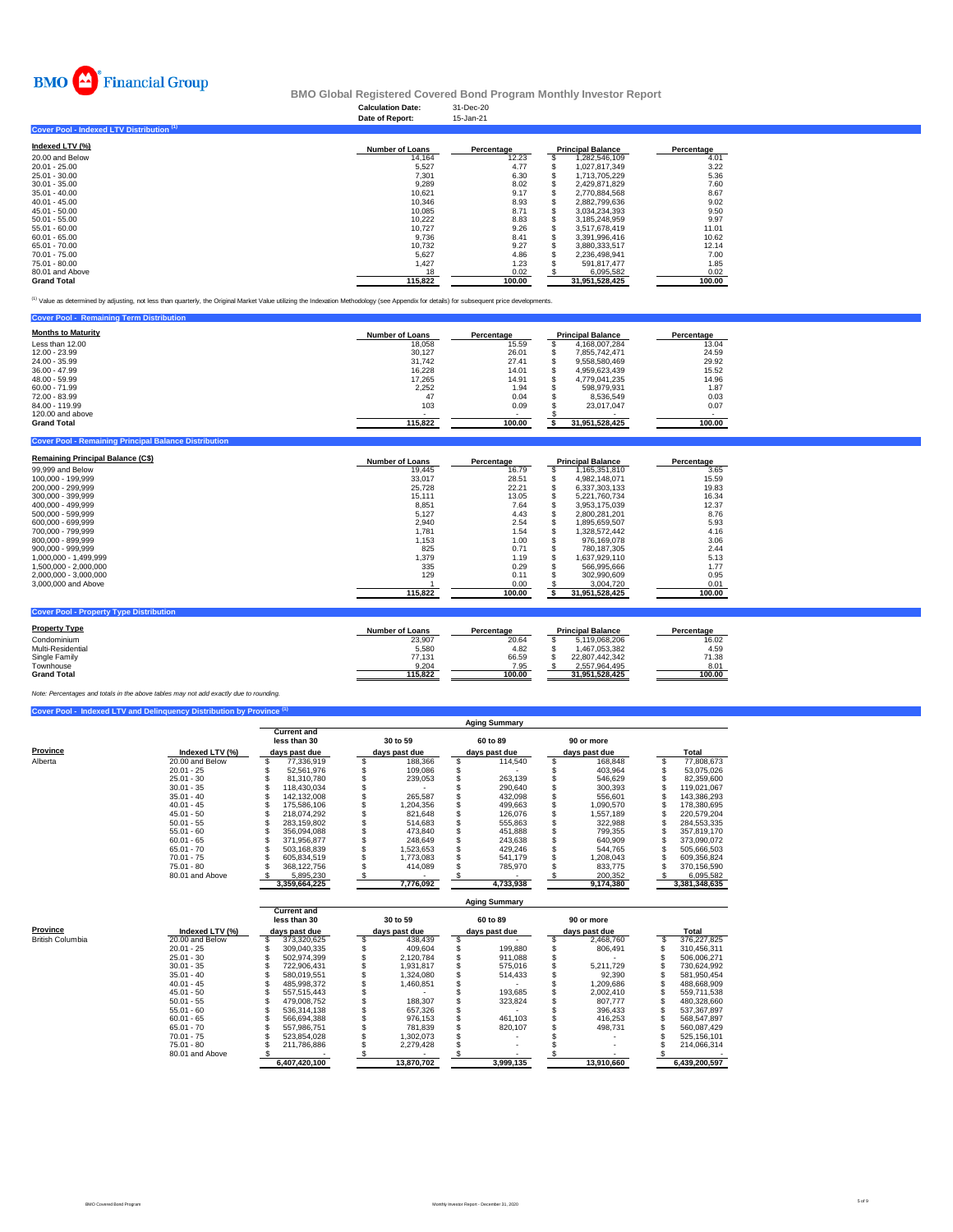

### **Calculation Date:** 31-Dec-20 **BMO Global Registered Covered Bond Program Monthly Investor Report**

|                                   |                                 |                                      | Date of Report:                      | 15-Jan-21                      |                                  |                                      |
|-----------------------------------|---------------------------------|--------------------------------------|--------------------------------------|--------------------------------|----------------------------------|--------------------------------------|
|                                   |                                 |                                      |                                      | <b>Aging Summary</b>           |                                  |                                      |
|                                   |                                 | <b>Current and</b>                   |                                      |                                |                                  |                                      |
|                                   |                                 | less than 30                         | 30 to 59                             | 60 to 89                       | 90 or more                       |                                      |
| Province                          | Indexed LTV (%)                 | days past due                        | days past due                        | days past due                  | days past due                    | Total                                |
| Manitoba                          | 20.00 and Below                 | \$<br>6,485,052                      | \$                                   | S                              | s                                | 6,485,052<br>S                       |
|                                   | $20.01 - 25$<br>$25.01 - 30$    | \$<br>6,053,472<br>\$<br>6,315,577   | \$<br>\$                             | \$<br>\$                       | \$<br>\$                         | \$<br>6,053,472<br>\$<br>6.315.577   |
|                                   | $30.01 - 35$                    | \$<br>9,624,588                      | \$<br>61,609                         | \$                             | \$                               | \$<br>9,686,197                      |
|                                   | $35.01 - 40$                    | \$<br>14,627,274                     | \$                                   | \$                             | \$                               | \$<br>14,627,274                     |
|                                   | $40.01 - 45$<br>$45.01 - 50$    | \$<br>15,263,571                     | \$<br>\$                             | S<br>S                         | \$                               | \$<br>15,263,571                     |
|                                   | $50.01 - 55$                    | s<br>S<br>22,883,275<br>25,293,977   | \$                                   | \$                             | \$<br>s                          | \$<br>22,883,275<br>\$<br>25,293,977 |
|                                   | $55.01 - 60$                    | \$<br>33,700,258                     | \$<br>446,747                        | \$<br>178,969                  | \$<br>135,017                    | \$<br>34,460,991                     |
|                                   | $60.01 - 65$                    | \$<br>44,649,191                     | \$<br>128,853                        | \$                             | \$<br>156,260                    | \$<br>44,934,303                     |
|                                   | $65.01 - 70$                    | \$<br>55,686,779<br>\$               | \$<br>$\overline{a}$                 | S                              | \$                               | \$<br>55,686,779                     |
|                                   | $70.01 - 75$<br>75.01 - 80      | 39,088,393<br>\$<br>3,758,752        | \$<br>\$<br>$\overline{\phantom{a}}$ | \$<br>S                        | \$<br>s                          | \$<br>39,088,393<br>\$<br>3,758,752  |
|                                   | 80.01 and Above                 | s                                    | \$                                   | \$                             | \$                               | s                                    |
|                                   |                                 | 283,430,158                          | 637,208                              | 178,969                        | 291,277                          | 284,537,612                          |
|                                   |                                 |                                      |                                      | <b>Aging Summary</b>           |                                  |                                      |
|                                   |                                 | <b>Current and</b>                   |                                      |                                |                                  |                                      |
|                                   |                                 | less than 30                         | 30 to 59                             | 60 to 89                       | 90 or more                       |                                      |
| <b>Province</b>                   | Indexed LTV (%)                 |                                      |                                      |                                |                                  | Total                                |
| New Brunswick                     | 20.00 and Below                 | days past due<br>\$<br>7,475,358     | days past due<br>\$<br>17,491        | days past due<br>\$<br>36,518  | days past due<br>\$<br>36,106    | \$<br>7,565,472                      |
|                                   | $20.01 - 25$                    | \$<br>4,429,229                      | \$                                   | \$<br>$\overline{\phantom{a}}$ | \$<br>35,537                     | \$<br>4,464,766                      |
|                                   | $25.01 - 30$                    | \$<br>6,450,489                      | \$                                   | \$                             | \$<br>50,197                     | \$<br>6,500,686                      |
|                                   | $30.01 - 35$                    | \$<br>14,379,568<br>\$               | \$<br>214,468                        | \$<br>107,707                  | \$                               | \$<br>14,701,743                     |
|                                   | $35.01 - 40$<br>$40.01 - 45$    | 19,051,336<br>\$<br>20,292,172       | \$<br>175,212<br>\$                  | \$<br>527,671<br>\$<br>92,955  | \$<br>92,671<br>\$<br>104,005    | \$<br>19,846,890<br>\$<br>20,489,132 |
|                                   | $45.01 - 50$                    | \$<br>19,697,166                     | \$<br>51,416                         | \$                             | \$                               | \$<br>19,748,582                     |
|                                   | $50.01 - 55$                    | \$<br>17.790.396                     | \$                                   | S                              | \$<br>286,483                    | \$<br>18,076,880                     |
|                                   | $55.01 - 60$<br>$60.01 - 65$    | \$<br>24,860,444<br>\$<br>25,188,845 | \$<br>\$                             | \$<br>\$                       | \$<br>\$<br>204,083              | \$<br>24,860,444<br>\$<br>25,392,928 |
|                                   | $65.01 - 70$                    | \$<br>34,112,319                     | \$                                   | \$                             | \$                               | \$<br>34,112,319                     |
|                                   | $70.01 - 75$                    | S<br>15,472,180                      | \$                                   | S<br>176,397                   | s<br>136,351                     | Ŝ<br>15,784,927                      |
|                                   | 75.01 - 80                      |                                      | \$                                   |                                | s                                | S                                    |
|                                   | 80.01 and Above                 | 209.199.501                          | S<br>458,587                         | 941,248                        | 945,434                          | S<br>211,544,770                     |
|                                   |                                 |                                      |                                      |                                |                                  |                                      |
|                                   |                                 |                                      |                                      | Aging Summary                  |                                  |                                      |
|                                   |                                 | <b>Current and</b>                   |                                      |                                |                                  |                                      |
|                                   |                                 | less than 30                         | 30 to 59                             | 60 to 89                       | 90 or more                       |                                      |
| <b>Province</b>                   | Indexed LTV (%)                 | days past due                        | days past due                        | days past due                  | days past due                    | Total                                |
| Newfoundland                      | 20.00 and Below<br>$20.01 - 25$ | \$<br>11,079,317<br>s                | \$<br>\$                             | S<br>\$                        | 120,714<br>\$<br>s<br>52,748     | 11,200,031<br>s<br>\$<br>10.360.111  |
|                                   | $25.01 - 30$                    | 10,217,708<br>\$<br>12,977,534       | \$<br>98,530                         | 89,655<br>\$                   | \$<br>86,097                     | \$<br>13,162,160                     |
|                                   | $30.01 - 35$                    | \$<br>25,622,472                     | \$                                   | 121,323<br>\$                  | \$                               | \$<br>25,743,795                     |
|                                   | $35.01 - 40$                    | \$<br>49,608,725                     | \$<br>706,226                        | \$<br>483,824                  | \$<br>663,355                    | \$<br>51,462,129                     |
|                                   | $40.01 - 45$<br>$45.01 - 50$    | \$<br>61,476,544<br>\$<br>55,004,740 | \$<br>826,244<br>\$<br>256,969       | \$<br>207,269<br>\$            | \$<br>1,060,432<br>\$<br>527,222 | \$<br>63,570,489<br>55,904,660       |
|                                   | $50.01 - 55$                    | \$<br>44,233,753                     | \$<br>253,175                        | 115,729<br>\$                  | \$<br>77,536                     | \$<br>\$<br>44,564,464               |
|                                   | $55.01 - 60$                    | \$<br>49,724,946                     | \$<br>86,982                         | \$<br>41,824                   | \$<br>601,342                    | \$<br>50,455,093                     |
|                                   | $60.01 - 65$                    | \$<br>46,373,479                     | \$                                   | \$                             | \$<br>488,529                    | \$<br>46,862,009                     |
|                                   | $65.01 - 70$                    | \$<br>70,507,281<br>\$               | \$<br>254,771                        | S<br>S                         | s                                | \$<br>70,762,052<br>\$               |
|                                   | $70.01 - 75$<br>75.01 - 80      | 32,990,480<br>S<br>470,435           | \$<br>S                              | S                              | \$<br>561,074<br>s               | 33,551,554<br>\$<br>470,435          |
|                                   | 80.01 and Above                 |                                      | \$                                   |                                | s                                | s                                    |
|                                   |                                 | 470,287,413                          | 2,482,896                            | 1,059,624                      | 4,239,049                        | 478,068,982                          |
|                                   |                                 |                                      |                                      | <b>Aging Summary</b>           |                                  |                                      |
|                                   |                                 | <b>Current and</b>                   |                                      |                                |                                  |                                      |
|                                   |                                 | less than 30                         | 30 to 59                             | 60 to 89                       | 90 or more                       |                                      |
| <b>Province</b>                   | Indexed LTV (%)                 | days past due                        | <u>days past due</u>                 | days past due                  | days past due                    | Total                                |
| Northwest Territories and Nunavut | 20.00 and Below                 | \$<br>936,422                        | \$                                   | S                              | \$<br>84,691                     | 1,021,113<br>\$                      |
|                                   | $20.01 - 25$                    | 744,432<br>\$                        | \$                                   | \$                             | \$<br>\$                         | \$<br>744,432                        |
|                                   | $25.01 - 30$<br>$30.01 - 35$    | \$<br>1,332,685<br>\$<br>2,942,817   | \$<br>\$                             | \$<br>\$                       | \$                               | 1,332,685<br>\$<br>2,942,817         |
|                                   | $35.01 - 40$                    | \$<br>1,600,728                      | \$                                   | \$                             | S                                | \$<br>1,600,728                      |
|                                   | $40.01 - 45$                    | \$<br>1,799,112                      | \$                                   | \$                             | \$                               | \$<br>1,799,112                      |
|                                   | $45.01 - 50$                    | \$<br>2,617,429<br>\$                | \$                                   | \$                             | \$                               | \$<br>2,617,429<br>\$                |
|                                   | $50.01 - 55$<br>$55.01 - 60$    | 279,477<br>\$<br>1,101,687           | \$<br>\$                             | \$<br>S                        | \$<br>\$                         | 279,477<br>\$<br>1,101,687           |
|                                   | $60.01 - 65$                    | \$<br>1.398.935                      | \$                                   | S                              | S                                | \$<br>1,398,935                      |
|                                   | $65.01 - 70$                    | S<br>3,451,389                       | \$                                   | S                              | s                                | S<br>3,451,389                       |
|                                   | $70.01 - 75$                    | 721,988                              |                                      | \$                             |                                  | 721,988<br>٠                         |
|                                   | 75.01 - 80<br>80.01 and Above   | \$<br>s                              | \$<br>\$                             | S                              | \$<br>s                          | \$<br>\$                             |
|                                   |                                 | 18,927,102                           | \$                                   | \$                             | 84,691<br>\$                     | ॱऽ<br>19,011,793                     |
|                                   |                                 |                                      |                                      |                                |                                  |                                      |
|                                   |                                 |                                      |                                      | <b>Aging Summary</b>           |                                  |                                      |
|                                   |                                 | <b>Current and</b><br>less than 30   | 30 to 59                             | 60 to 89                       | 90 or more                       |                                      |
| Province                          | Indexed LTV (%)                 |                                      |                                      |                                |                                  |                                      |
| Nova Scotia                       | 20.00 and Below                 | days past due<br>16,205,973<br>\$    | days past due<br>\$<br>124,389       | days past due<br>S             | days past due<br>\$<br>72,697    | Total<br>\$<br>16,403,059            |
|                                   | $20.01 - 25$                    | \$<br>10,345,995                     | \$                                   | \$                             | \$                               | \$<br>10,345,995                     |
|                                   | $25.01 - 30$                    | 13,851,556<br>\$                     | \$<br>159,735                        | \$<br>$\overline{a}$           | \$<br>67,752                     | \$<br>14,079,043                     |
|                                   | $30.01 - 35$<br>$35.01 - 40$    | \$<br>24,123,833<br>\$<br>38,175,858 | \$<br>190,806<br>\$<br>563,023       | \$<br>594,918<br>\$            | \$<br>60,192<br>s                | \$<br>24,374,831<br>\$<br>39,333,799 |
|                                   | $40.01 - 45$                    | \$<br>54,628,064                     | \$<br>99,023                         | \$                             | $\overline{\phantom{a}}$<br>\$   | 54,727,087<br>\$                     |
|                                   | $45.01 - 50$                    | \$<br>76,084,799                     | \$<br>1,255,791                      | \$<br>$\sim$                   | 156,133<br>\$                    | \$<br>77,496,723                     |
|                                   | $50.01 - 55$                    | \$<br>76,538,045                     | 99,491<br>\$                         | 188,424<br>\$                  | 99,864<br>\$                     | \$<br>76,925,824                     |
|                                   | $55.01 - 60$<br>$60.01 - 65$    | \$<br>84,584,024<br>\$<br>74,442,193 | 152,515<br>\$<br>\$                  | S<br>S                         | 330,023<br>\$<br>\$              | \$<br>85,066,562<br>\$<br>74,442,193 |
|                                   | $65.01 - 70$                    | \$<br>59,384,344                     | \$                                   | \$                             | \$                               | \$<br>59,384,344                     |
|                                   | $70.01 - 75$                    | \$<br>17, 157, 713                   | \$                                   | \$                             | \$                               | \$<br>17,157,713                     |
|                                   | $75.01 - 80$                    | \$                                   | \$                                   | \$                             | \$                               | \$                                   |
|                                   | 80.01 and Above                 | s<br>545,522,397                     | \$<br>2,644,772                      | \$<br>783,342                  | s<br>786,662                     | S<br>549,737,173                     |
|                                   |                                 |                                      |                                      |                                |                                  |                                      |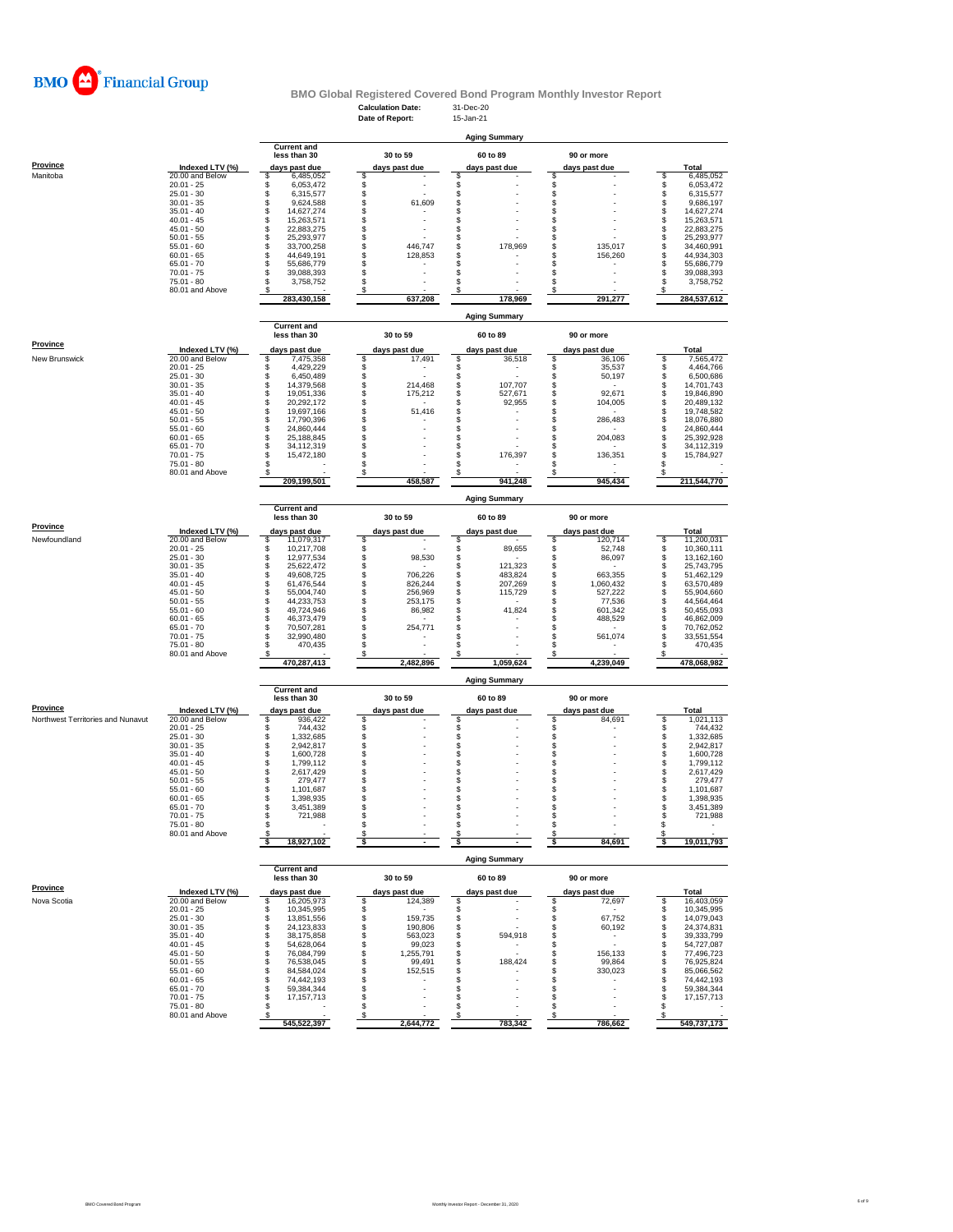

|                      |                                    |                                            | <b>Calculation Date:</b><br>Date of Report: | 31-Dec-20<br>15-Jan-21           |                                    |                                            |
|----------------------|------------------------------------|--------------------------------------------|---------------------------------------------|----------------------------------|------------------------------------|--------------------------------------------|
|                      |                                    |                                            |                                             |                                  |                                    |                                            |
|                      |                                    | <b>Current and</b>                         |                                             | <b>Aging Summary</b>             |                                    |                                            |
|                      |                                    | less than 30                               | 30 to 59                                    | 60 to 89                         | 90 or more                         |                                            |
| <b>Province</b>      | Indexed LTV (%)                    | days past due                              | days past due                               | days past due                    | days past due                      | <b>Total</b>                               |
| Ontario              | 20.00 and Below<br>$20.01 - 25$    | 653,729,500<br>\$<br>\$<br>545,944,542     | \$<br>1,202,605<br>\$<br>433,430            | \$<br>218,930<br>286,645         | 89,247<br>\$<br>423,494<br>\$      | \$<br>655,240,282<br>547,088,111<br>\$     |
|                      | $25.01 - 30$                       | \$<br>952,028,952                          | \$<br>2,755,114                             | \$                               | 415,620<br>\$                      | \$<br>955,199,687                          |
|                      | $30.01 - 35$<br>$35.01 - 40$       | \$<br>1,283,830,397<br>\$<br>1,554,689,535 | \$<br>2,571,947<br>1.982.500                | \$<br>430,744<br>184,645         | 991,534<br>s<br>\$                 | 1,287,824,622<br>\$                        |
|                      | $40.01 - 45$                       | \$<br>1,586,245,018                        | \$<br>\$<br>1,373,114                       | \$<br>\$<br>2,382,744            | 1,884,161<br>\$<br>492,744         | \$<br>1,558,740,841<br>\$<br>1,590,493,621 |
|                      | $45.01 - 50$                       | \$<br>1,588,235,330                        | \$<br>3,200,753                             | \$<br>2,549,567                  | \$<br>2,553,908                    | \$<br>1,596,539,559                        |
|                      | $50.01 - 55$<br>$55.01 - 60$       | \$<br>1,703,857,895<br>\$<br>1,854,069,055 | \$<br>1,482,133<br>\$<br>4,640,798          | \$<br>1,053,234<br>\$<br>618,054 | \$<br>2,416,823<br>\$<br>1,878,772 | \$<br>1,708,810,085<br>\$<br>1,861,206,678 |
|                      | $60.01 - 65$                       | \$<br>1,788,971,420                        | \$<br>1,897,977                             | \$<br>1,274,990                  | \$<br>1,872,383                    | \$<br>1,794,016,770                        |
|                      | $65.01 - 70$<br>$70.01 - 75$       | \$<br>2,214,856,390<br>\$<br>902,796,272   | \$<br>7,445,549<br>\$<br>2,190,784          | \$<br>534,466<br>\$<br>718,114   | 1,191,752<br>\$<br>\$<br>1,101,452 | \$<br>2,224,028,157<br>\$<br>906,806,623   |
|                      | $75.01 - 80$                       | \$<br>1,444,465                            | \$                                          |                                  |                                    | \$<br>1,444,465                            |
|                      | 80.01 and Above                    | 16,630,698,773                             | S<br>31,176,706                             | 10,252,132                       | 15,311,891                         | 16,687,439,501                             |
|                      |                                    |                                            |                                             |                                  |                                    |                                            |
|                      |                                    | <b>Current and</b>                         |                                             | <b>Aging Summary</b>             |                                    |                                            |
|                      |                                    | less than 30                               | 30 to 59                                    | 60 to 89                         | 90 or more                         |                                            |
| Province             | Indexed LTV (%)                    | days past due                              | days past due                               | days past due                    | days past due                      | Total                                      |
| Prince Edward Island | 20.00 and Below<br>$20.01 - 25$    | \$<br>2,585,577<br>\$<br>1,437,155         | \$                                          | \$                               | S                                  | \$<br>2,585,577<br>1,437,155<br>\$         |
|                      | $25.01 - 30$                       | \$<br>2,902,544                            | \$\$                                        | \$\$                             | \$                                 | \$<br>2,902,544                            |
|                      | $30.01 - 35$<br>$35.01 - 40$       | \$<br>5,704,710<br>\$<br>6,897,489         | \$                                          | \$                               | \$<br>S                            | \$<br>5,704,710<br>\$<br>6,897,489         |
|                      | $40.01 - 45$                       | \$<br>5,699,478                            | \$                                          | \$                               | s                                  | \$<br>5,699,478                            |
|                      | $45.01 - 50$<br>$50.01 - 55$       | 4,340,482<br>\$                            | \$<br>\$                                    | \$                               | \$                                 | \$<br>4,340,482                            |
|                      | $55.01 - 60$                       | 9,139,521<br>\$<br>8,405,536               | \$                                          | \$<br>\$                         | s<br>\$                            | \$<br>9,139,521<br>\$<br>8,405,536         |
|                      | $60.01 - 65$                       | s<br>s<br>10,306,486                       | \$                                          | \$<br>163,599                    | s                                  | \$<br>10,470,086                           |
|                      | $65.01 - 70$<br>70.01 - 75         | 20,086,577<br>\$<br>6,871,549              | \$<br>\$                                    | \$<br>\$                         | s<br>\$                            | \$<br>20,086,577<br>\$<br>6,871,549        |
|                      | $75.01 - 80$                       | \$<br>396,378                              | \$                                          | \$                               | S                                  | \$<br>396,378                              |
|                      | 80.01 and Above                    | s<br>84,773,482                            | \$                                          | \$<br>163,599                    | s                                  | s<br>84,937,081                            |
|                      |                                    |                                            |                                             |                                  |                                    |                                            |
|                      |                                    | <b>Current and</b>                         |                                             | <b>Aging Summary</b>             |                                    |                                            |
|                      |                                    | less than 30                               | 30 to 59                                    | 60 to 89                         | 90 or more                         |                                            |
| <b>Province</b>      | Indexed LTV (%)                    | days past due                              | days past due                               | days past due                    | days past due                      | <b>Total</b>                               |
| Quebec               | 20.00 and Below<br>$20.01 - 25$    | 110,876,436<br>\$<br>\$<br>72,366,547      | \$<br>191,761<br>\$<br>99,384               | \$<br>74,422<br>\$               | s<br>785,085<br>\$<br>219,745      | 111,927,704<br>s<br>\$<br>72,685,676       |
|                      | $25.01 - 30$                       | \$<br>108,513,296                          | \$<br>574,777                               | \$                               | 248,882<br>\$                      | \$<br>109,336,955                          |
|                      | $30.01 - 35$<br>$35.01 - 40$       | \$<br>173,270,902<br>\$<br>295,717,811     | \$<br>1,673,132<br>\$<br>453,436            | \$<br>217,761<br>\$<br>716,584   | \$<br>162,377<br>\$<br>821,415     | \$<br>175,324,173<br>\$<br>297,709,245     |
|                      | $40.01 - 45$                       | \$<br>413,998,289                          | \$<br>1,310,779                             | \$<br>2,305,296                  | \$<br>632,665                      | \$<br>418,247,030                          |
|                      | $45.01 - 50$                       | \$<br>427,002,466                          | \$<br>2,860,740                             | \$<br>479,543                    | \$<br>2,281,617                    | \$<br>432,624,367                          |
|                      | $50.01 - 55$<br>$55.01 - 60$       | \$<br>495,147,385<br>516,697,350           | \$<br>1,311,414<br>\$<br>1,910,033          | 1,288,352<br>\$<br>\$            | 2,490,440<br>\$<br>1,842,566<br>\$ | \$<br>500,237,591<br>\$<br>520,449,948     |
|                      | $60.01 - 65$                       | \$<br>410,745,281                          | \$<br>4,038,197                             | \$<br>672,424                    | \$<br>596,923                      | \$<br>416,052,825                          |
|                      | $65.01 - 70$<br>$70.01 - 75$       | \$<br>282,276,462<br>\$<br>67,745,177      | \$<br>1,759,398<br>\$<br>102,969            | \$<br>257,141<br>\$              | \$<br>1,191,555<br>S<br>154,674    | \$<br>285,484,556<br>\$<br>68,002,820      |
|                      | $75.01 - 80$                       | \$<br>1,473,859                            | \$                                          | \$                               | S                                  | \$<br>1,473,859                            |
|                      | 80.01 and Above                    | s<br>3,375,831,262                         | \$<br>16,286,020                            | \$<br>6,011,523                  | s<br>11,427,945                    | s<br>3,409,556,749                         |
|                      |                                    |                                            |                                             | <b>Aging Summary</b>             |                                    |                                            |
|                      |                                    | <b>Current and</b>                         |                                             |                                  |                                    |                                            |
| Province             |                                    | less than 30                               | 30 to 59                                    | 60 to 89                         | 90 or more                         |                                            |
| Saskatchewan         | Indexed LTV (%)<br>20.00 and Below | days past due<br>14,447,163<br>s           | days past due<br>\$                         | days past due<br>S               | days past due<br>s                 | Total<br>14,447,163<br>s                   |
|                      | $20.01 - 25$                       | \$<br>10,086,967                           | \$                                          | \$                               | s                                  | 10,086,967<br>\$                           |
|                      | $25.01 - 30$                       | \$<br>15,626,163                           | \$                                          | \$                               | \$                                 | \$<br>15,626,163                           |
|                      | $30.01 - 35$<br>$35.01 - 40$       | \$<br>31,721,213<br>\$<br>53,173,033       | \$<br>150,815<br>\$                         | \$<br>\$                         | \$<br>127,738<br>\$<br>190,296     | \$<br>31,999,766<br>\$<br>53,363,330       |
|                      | $40.01 - 45$                       | \$<br>43,863,335                           | \$                                          | \$                               | S<br>97,061                        | \$<br>43,960,397                           |
|                      | $45.01 - 50$<br>$50.01 - 55$       | \$<br>39,065,348<br>\$<br>35,743,075       | \$<br>229,113<br>\$                         | \$<br>\$<br>337,655              | 186,400<br>s<br>\$                 | \$<br>39,480,860<br>\$<br>36,080,730       |
|                      | $55.01 - 60$                       | \$<br>34,519,553                           | \$<br>207,308                               | S                                | s                                  | \$<br>34,726,861                           |
|                      | 60.01 - 65                         | 35 101 086                                 |                                             |                                  | 320.285                            | 35 421 370                                 |
|                      | $65.01 - 70$<br>$70.01 - 75$       | \$<br>56,658,771<br>\$<br>13,575,664       | \$<br>\$                                    | \$<br>\$<br>122,668              | \$<br>324,705<br>\$                | \$<br>56,983,476<br>\$<br>13,698,332       |
|                      | $75.01 - 80$                       | \$<br>50,685                               | \$                                          | \$                               | S<br>÷,                            | \$<br>50,685                               |
|                      | 80.01 and Above                    | s<br>383,632,055                           | \$<br>587,236                               | S<br>460,324                     | 1,246,485                          | s<br>385,926,100                           |
|                      |                                    |                                            |                                             | <b>Aging Summary</b>             |                                    |                                            |
|                      |                                    | <b>Current and</b>                         |                                             |                                  |                                    |                                            |
| Province             |                                    | less than 30                               | 30 to 59                                    | 60 to 89                         | 90 or more                         |                                            |
| Yukon Territories    | Indexed LTV (%)<br>20.00 and Below | days past due<br>\$<br>1,458,576           | days past due<br>\$<br>175,582              | days past due<br>\$              | days past due<br>s                 | Total<br>\$<br>1,634,157                   |
|                      | $20.01 - 25$                       | \$<br>1,019,327                            | \$                                          | \$                               | \$                                 | \$<br>1,019,327                            |
|                      | $25.01 - 30$<br>$30.01 - 35$       | \$<br>883,857<br>\$<br>1.923.116           | \$<br>\$                                    | \$<br>\$                         | \$<br>\$                           | \$<br>883,857<br>1,923,116<br>\$           |
|                      | $35.01 - 40$                       | \$<br>1,966,096                            | \$                                          | \$                               | \$                                 | \$<br>1,966,096                            |
|                      | $40.01 - 45$                       | \$<br>1,500,114                            | \$<br>\$                                    | \$                               | s<br>S                             | \$<br>1,500,114                            |
|                      | $45.01 - 50$<br>$50.01 - 55$       | \$<br>2,307,715<br>\$<br>958,415           | \$                                          | \$<br>\$                         | s                                  | 2,307,715<br>\$<br>958,415<br>\$           |
|                      | $55.01 - 60$                       | \$<br>1,757,552                            | \$                                          | S                                | s                                  | \$<br>1,757,552                            |
|                      | $60.01 - 65$<br>$65.01 - 70$       | \$<br>1,367,028<br>\$<br>4,599,936         | \$<br>\$                                    | \$<br>\$                         | S<br>S                             | 1,367,028<br>\$<br>\$<br>4,599,936         |
|                      | $70.01 - 75$                       | \$<br>302,117                              | \$                                          | \$                               | s                                  | 302,117<br>S                               |
|                      | 75.01 - 80<br>80.01 and Above      | \$<br>S                                    | S<br>S                                      | S<br>S                           | s<br>S                             | S<br>S                                     |
|                      |                                    | 20,043,850<br>-S                           | \$<br>175,582                               | \$                               | Ŝ                                  | 20,219,432<br>ŝ.                           |

<sup>(1)</sup> Value as determined by adjusting, not less than quarterly, the Original Market Value utilizing the Indexation Methodology (see Appendix for details) for subsequent price developments.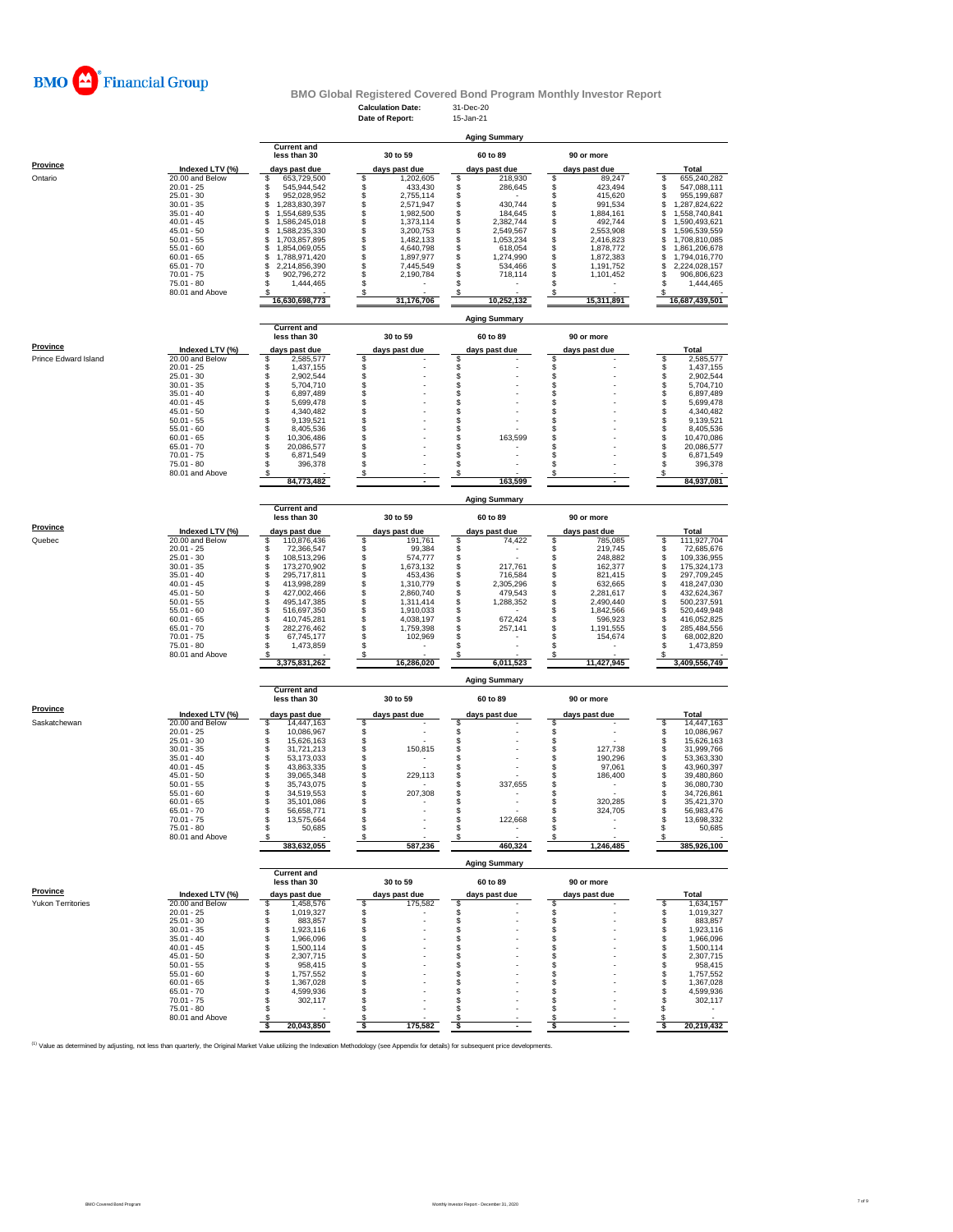

**Calculation Date:** 31-Dec-20 **Date of Report:** 15-Jan-21

**Cover Pool - Current LTV Distribution by Credit Score (1)** 

|                 | <b>Credit Scores</b>     |             |       |             |  |             |  |               |  |               |  |               |  |                |  |                |  |
|-----------------|--------------------------|-------------|-------|-------------|--|-------------|--|---------------|--|---------------|--|---------------|--|----------------|--|----------------|--|
| Indexed LTV (%) | <b>Score Unavailable</b> |             | < 600 |             |  | 600 - 650   |  | 651 - 700     |  | 701 - 750     |  | 751 - 800     |  | >800           |  | Total          |  |
| 20.00 and Below |                          | 16.456.911  |       | 10.402.438  |  | 17.232.798  |  | 47.241.296    |  | 107.734.294   |  | 162.229.891   |  | 921.248.481    |  | 1.282.546.109  |  |
| $20.01 - 25$    |                          | 8.770.578   |       | 8.076.437   |  | 18.262.606  |  | 37.111.976    |  | 96.786.453    |  | 153,039,716   |  | 705.769.584    |  | 1.027.817.349  |  |
| $25.01 - 30$    |                          | 7.580.559   |       | 15.349.620  |  | 30.347.681  |  | 95.730.371    |  | 184.737.752   |  | 288.414.854   |  | 1.091.544.391  |  | 1.713.705.229  |  |
| $30.01 - 35$    |                          | 7.593.067   |       | 31,783,803  |  | 65.141.781  |  | 126.351.227   |  | 275.291.696   |  | 379.081.366   |  | 1.544.628.889  |  | 2.429.871.829  |  |
| $35.01 - 40$    |                          | 3.826.596   |       | 31.755.436  |  | 72.776.197  |  | 166.187.536   |  | 319,006.987   |  | 452.419.477   |  | 1.724.912.340  |  | 2.770.884.568  |  |
| $40.01 - 45$    |                          | 4.994.604   |       | 32.590.438  |  | 70.398.917  |  | 178.854.060   |  | 331.311.758   |  | 505.760.552   |  | 1.758.889.306  |  | 2.882.799.636  |  |
| $45.01 - 50$    |                          | 7.583.793   |       | 42.843.614  |  | 72.450.834  |  | 201.807.366   |  | 348.106.199   |  | 530.002.550   |  | 1.831.440.037  |  | 3.034.234.393  |  |
| $50.01 - 55$    |                          | 7.693.462   |       | 27.970.464  |  | 74.149.222  |  | 213.150.297   |  | 400.864.592   |  | 568.024.768   |  | 1.893.396.155  |  | 3.185.248.959  |  |
| $55.01 - 60$    |                          | 12.067.271  |       | 35,381,859  |  | 86.866.450  |  | 228.095.625   |  | 437.163.149   |  | 647.625.168   |  | 2.070.478.897  |  | 3.517.678.419  |  |
| $60.01 - 65$    |                          | 20.984.561  |       | 28.952.720  |  | 73.837.849  |  | 233.493.858   |  | 439.289.515   |  | 640.733.599   |  | 1.954.704.315  |  | 3.391.996.416  |  |
| $65.01 - 70$    |                          | 11.928.505  |       | 35,807,460  |  | 100.500.280 |  | 286.302.891   |  | 526.883.348   |  | 753.854.681   |  | 2.165.056.350  |  | 3.880.333.517  |  |
| $70.01 - 75$    |                          | 4.996.454   |       | 22.659.659  |  | 62.429.011  |  | 160.450.114   |  | 267.469.771   |  | 447.811.588   |  | 1.270.682.345  |  | 2.236.498.941  |  |
| $75.01 - 80$    |                          | 470.435     |       | 4.412.552   |  | 18.063.634  |  | 41.673.685    |  | 78.980.074    |  | 123.645.554   |  | 324.571.543    |  | 591.817.477    |  |
| 80.01 and Above |                          |             |       | 562.657     |  | 752,804     |  | 559.123       |  | 682.553       |  | 614.331       |  | 2.924.114      |  | 6.095.582      |  |
|                 |                          | 114.946.794 |       | 328,549,157 |  | 763.210.063 |  | 2.017.009.426 |  | 3.814.308.141 |  | 5.653.258.096 |  | 19.260.246.748 |  | 31.951.528.425 |  |

<sup>(1)</sup> Value as determined by adjusting, not less than quarterly, the Original Market Value utilizing the Indexation Methodology (see Appendix for details) for subsequent price developments.